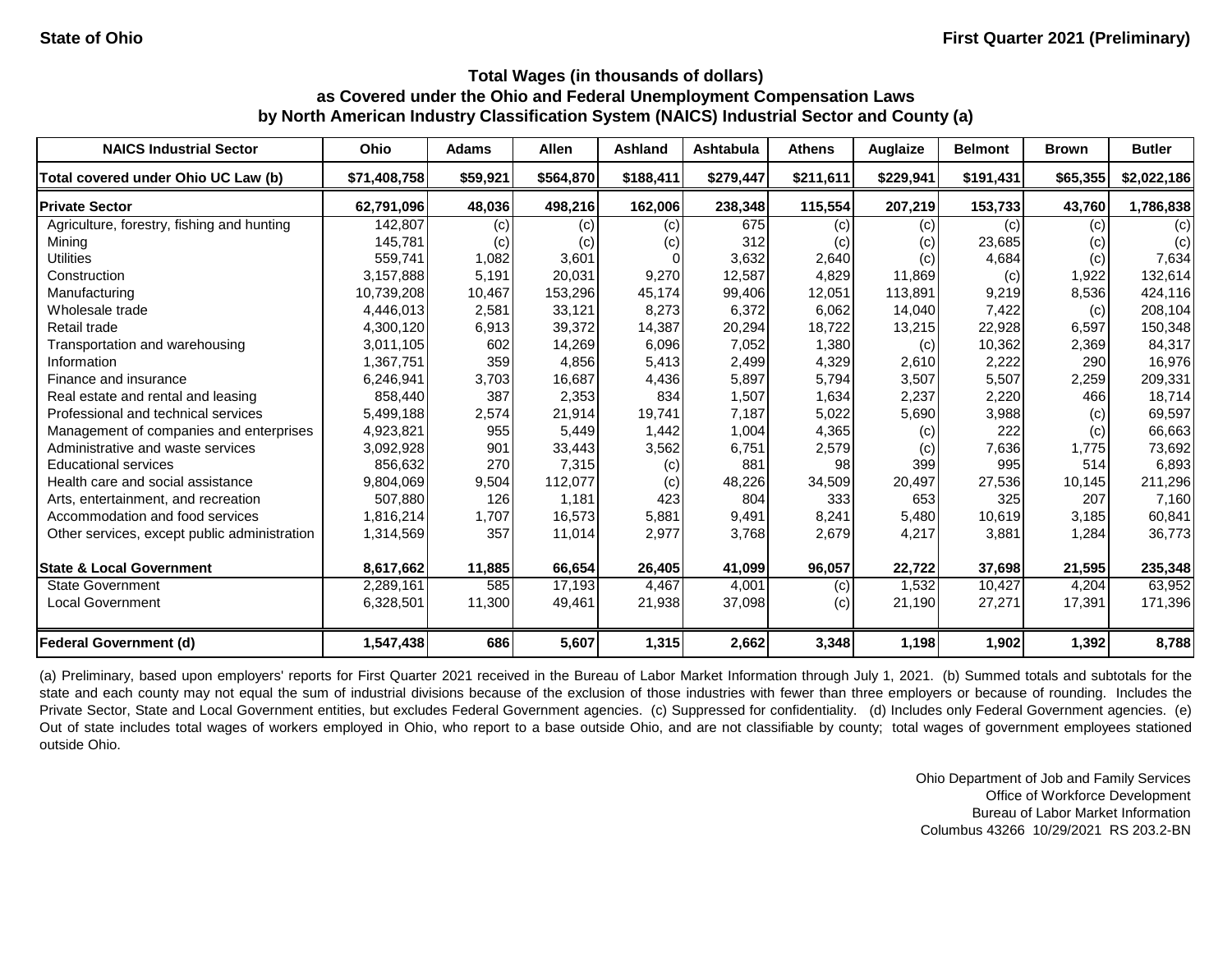| <b>NAICS Industrial Sector</b>               | Carroll  | Champaign | <b>Clark</b> | <b>Clermont</b> | <b>Clinton</b> | Columbiana | Coshocton | Crawford  | Cuyahoga     | <b>Darke</b> |
|----------------------------------------------|----------|-----------|--------------|-----------------|----------------|------------|-----------|-----------|--------------|--------------|
| Total covered under Ohio UC Law (b)          | \$54,534 | \$103,618 | \$488,304    | \$687,454       | \$243,594      | \$278,429  | \$94,834  | \$127,330 | \$10,799,695 | \$190,763    |
| <b>Private Sector</b>                        | 45,197   | 84,464    | 416,239      | 601,301         | 218,185        | 236,682    | 80,536    | 108,377   | 9,695,491    | 168,385      |
| Agriculture, forestry, fishing and hunting   | (c)      | (c)       | 3,577        | (c)             | 1,116          | 1,023      | 626       | (c)       | 2,439        | (c)          |
| Mining                                       | (c)      | (c)       | 2,173        | (c)             |                | 1,495      | 807       | (c)       | 6,709        | (c)          |
| <b>Utilities</b>                             | (c)      | (c)       | (c)          | 11,081          | (c)            | (c)        | 1,725     | (c)       | 39,691       | 1,234        |
| Construction                                 | 3,647    | 1,821     | 11,253       | 40.777          | 4,135          | 26,730     | 5,174     | 3,986     | 335,675      | 7,695        |
| Manufacturing                                | 12,773   | 48,181    | 81,118       | 93,464          | 54,735         | 66,881     | 38,364    | 27,823    | 1,103,055    | 63,795       |
| Wholesale trade                              | (c)      | (c)       | (c)          | 42,488          | (c)            | (c)        | 1,566     | 4.801     | 650,959      | 11,622       |
| Retail trade                                 | 5,851    | 6,518     | 33,375       | 80,318          | 11,590         | 23,064     | 7,746     | 9,123     | 448,125      | 13,008       |
| Transportation and warehousing               | 5,461    | 2,546     | 30,438       | 45,983          | 73,972         | 13,034     | 2,113     | (c)       | 376,862      | 13,286       |
| Information                                  | 631      | 629       | 1,795        | (c)             | (c)            | 2,368      | 379       | 255       | 209,409      | 599          |
| Finance and insurance                        | 690      | 2,021     | 30,035       | 50,286          | 3,935          | 6,695      | 2,383     | 10,523    | 1,410,645    | 8,599        |
| Real estate and rental and leasing           | 787      | 715       | 3,592        | 9,241           | 1,734          | 1,829      | 327       | 348       | 170,734      | 877          |
| Professional and technical services          | (c)      | 3,787     | 9,411        | 41,319          | 3,911          | 9,313      | (c)       | (c)       | 983,574      | 5,620        |
| Management of companies and enterprises      | (c)      | (c)       | 47,806       | 9,663           | 8,332          | 2,909      | (c)       | (c)       | 802,526      | 229          |
| Administrative and waste services            | 1,081    | (c)       | 23,719       | 34,913          | 1,780          | 10,412     | 1,482     | 4,139     | 544,201      | 5,510        |
| <b>Educational services</b>                  | (c)      | 99        | 6,449        | 2,988           | (c)            | 975        | 485       | (c)       | 201,488      | 307          |
| Health care and social assistance            | (c)      | 8,889     | 75,522       | 62,906          | (c)            | 40,851     | 12,771    | (c)       | 1,840,465    | 23,507       |
| Arts, entertainment, and recreation          | 265      | 344       | 1,376        | 3,638           | 481            | 434        | 325       | 76        | 156,121      | 667          |
| Accommodation and food services              | 1,371    | 2,056     | 16,137       | 28,116          | 4,430          | 7,956      | 1,945     | 3,835     | 214,963      | 3,349        |
| Other services, except public administration | 896      | 1,614     | 13,794       | (c)             | (c)            | 8,078      | 1,177     | 1,749     | 197,849      | 2,564        |
| <b>State &amp; Local Government</b>          | 9,337    | 19,154    | 72,065       | 86,153          | 25,409         | 41,747     | 14,298    | 18,953    | 1,104,204    | 22,378       |
| <b>State Government</b>                      | 593      | 720       | 3,109        | 9,503           | 2,281          | 4,215      | 790       | 2,353     | 77,159       | 704          |
| <b>Local Government</b>                      | 8,744    | 18,434    | 68,956       | 76,650          | 23,128         | 37,532     | 13,508    | 16,600    | 1,027,045    | 21,674       |
| <b>Federal Government (d)</b>                | 545      | 838       | 7,337        | 6,516           | 2,103          | 9,728      | 1,047     | 970       | 315,731      | 1,331        |

(a) Preliminary, based upon employers' reports for First Quarter 2021 received in the Bureau of Labor Market Information through July 1, 2021. (b) Summed totals and subtotals for the state and each county may not equal the sum of industrial divisions because of the exclusion of those industries with fewer than three employers or because of rounding. Includes the Private Sector, State and Local Government entities, but excludes Federal Government agencies. (c) Suppressed for confidentiality. (d) Includes only Federal Government agencies. (e) Out of state includes total wages of workers employed in Ohio, who report to a base outside Ohio, and are not classifiable by county; total wages of government employees stationed outside Ohio.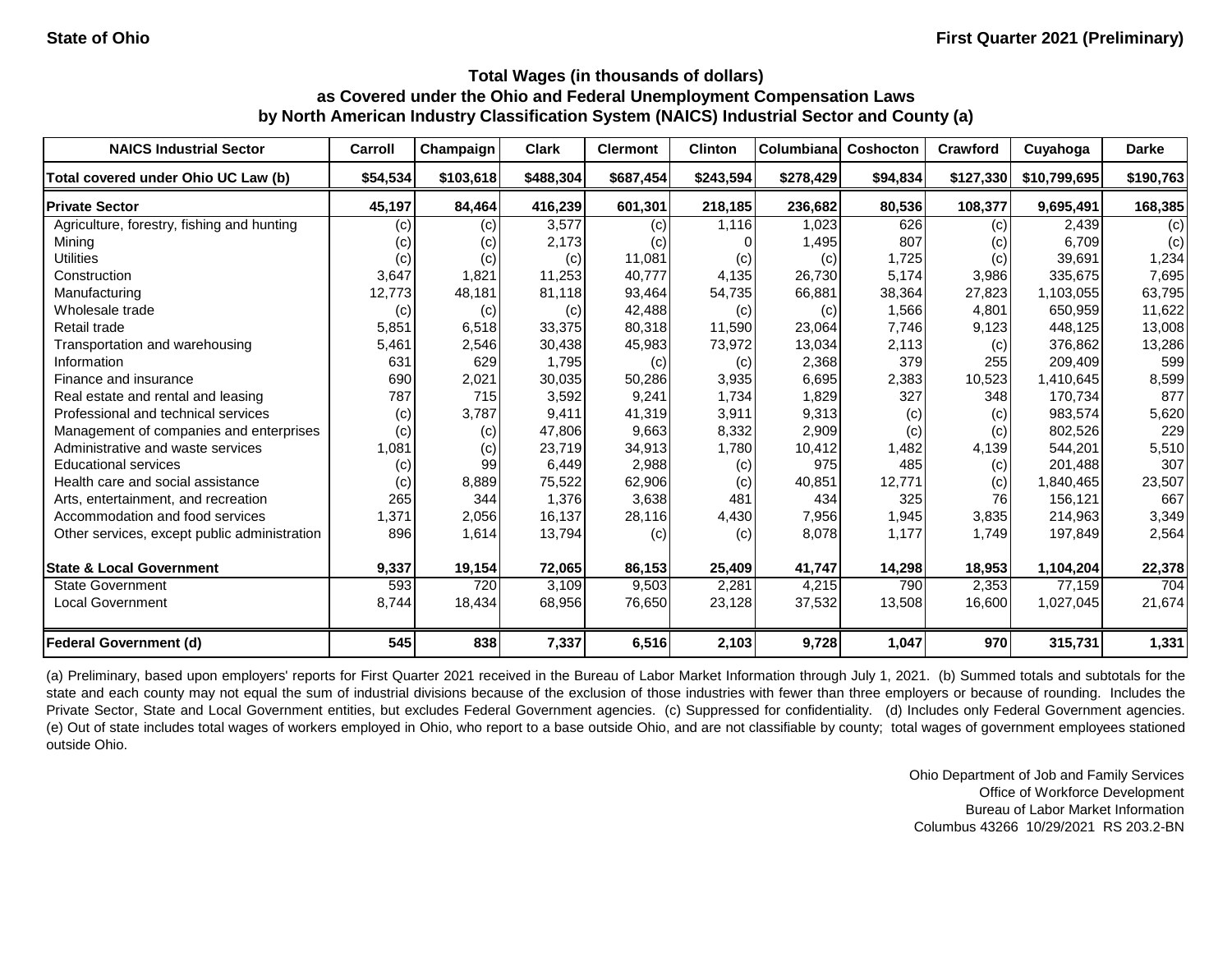| <b>NAICS Industrial Sector</b>               | <b>Defiance</b> | <b>Delaware</b>   | Erie      | <b>Fairfield</b> | <b>Fayette</b> | <b>Franklin</b> | <b>Fulton</b> | Gallia    | Geauga    | Greene    |
|----------------------------------------------|-----------------|-------------------|-----------|------------------|----------------|-----------------|---------------|-----------|-----------|-----------|
| Total covered under Ohio UC Law (b)          | \$164,551       | \$1,442,749       | \$342,273 | \$438,364        | \$106,967      | \$11,630,040    | \$188,486     | \$106.985 | \$376,154 | \$759,779 |
| <b>Private Sector</b>                        | 143,453         | 1,322,740         | 283,118   | 356,827          | 87,763         | 9,684,094       | 163,892       | 89,668    | 336,970   | 651,222   |
| Agriculture, forestry, fishing and hunting   | 2,122           | $\left( c\right)$ | (c)       | 387              | 1,225          | 3,920           | (c)           | (c)       | (c)       | (c)       |
| Mining                                       |                 | (c)               | (c)       | 22               |                | 2,700           | (c)           | (c)       | (c)       | (c)       |
| <b>Utilities</b>                             | (c)             | 4,038             | (c)       | 6,351            | (c)            | 121,824         | (c)           | 13,632    | (c)       | (c)       |
| Construction                                 | 3,180           | 54,283            | 11,506    | 33,478           | 3,178          | 488,668         | 13,303        | 4,744     | 26,467    | 21,098    |
| Manufacturing                                | 49,910          | 109,719           | 73,558    | 57,558           | 24,958         | 650,647         | 79,790        | 5,485     | 100,766   | 42,757    |
| Wholesale trade                              | (c)             | 47,556            | 16,150    | 15,149           | (c)            | 494,326         | 13,770        | 801       | 34,666    | 20,465    |
| Retail trade                                 | 16,422          | 88,616            | 34,073    | 45,185           | 12,717         | 613,613         | 10,602        | 9,150     | 35,236    | 71,703    |
| Transportation and warehousing               | 8,238           | 30,957            | (c)       | 9,180            | 16,470         | 818,896         | (c)           | 3,356     | (c)       | (c)       |
| Information                                  | 1,731           | 11,247            | 4,075     | 1,998            | 366            | 285,876         | 263           | 521       | 1,663     | 7,910     |
| Finance and insurance                        | 11,463          | 200,643           | 13,911    | 13,285           | 2,944          | 1,392,867       | 4,156         | 5,144     | 10,450    | 24,936    |
| Real estate and rental and leasing           | 796             | 13,655            | 1,630     | 6,010            | 415            | 208,443         | 1,040         | 353       | 2,503     | 5,362     |
| Professional and technical services          | 1,944           | 134,368           | 7,925     | 16,502           | (c)            | 1,059,436       | 3,192         | 800       | 17,582    | 265,860   |
| Management of companies and enterprises      | 1,240           | 379,064           | 4,226     | 3,232            | (c)            | 931,903         | 1,083         | (c)       | 5,896     | 14,125    |
| Administrative and waste services            | 5,228           | 33,666            | 6,878     | 24,451           | 1,900          | 533,634         | 3,096         | (c)       | 18,207    | 13,712    |
| <b>Educational services</b>                  | 1,799           | 11,409            | 1,330     | 1,732            | (c)            | 127,839         | (c)           | (c)       | 6.371     | 18,853    |
| Health care and social assistance            | 23,977          | 109,732           | 51,606    | 83,925           | (c)            | 1,336,727       | (c)           | (c)       | 42,657    | 81,569    |
| Arts, entertainment, and recreation          | 493             | 14,581            | 15,391    | 1,290            | 236            | 98,396          | 692           | 69        | 1.881     | 2,391     |
| Accommodation and food services              | 5,133           | 52,986            | 20,686    | 23,881           | 4,014          | 266,312         | 2,991         | 3,306     | 9,010     | 31,824    |
| Other services, except public administration | 2,565           | 23,280            | 5,725     | 13,211           | 2,297          | 248,067         | 2,652         | 1,639     | 9,950     | 10,929    |
| <b>State &amp; Local Government</b>          | 21,098          | 120,009           | 59,155    | 81,537           | 19,204         | 1,945,946       | 24,594        | 17,317    | 39,184    | 108,557   |
| <b>State Government</b>                      | 1,347           | 6,701             | 13.661    | 10,850           | 591            | 1,128,899       | 1,894         | 3,845     | 3,206     | 36,468    |
| <b>Local Government</b>                      | 19,751          | 113,308           | 45,494    | 70,687           | 18,613         | 817,047         | 22,700        | 13,472    | 35,978    | 72,089    |
| Federal Government (d)                       | 1,164           | 3,692             | 4,159     | 3,553            | 644            | 242,332         | 1,202         | 768       | 1,331     | 355,651   |

(a) Preliminary, based upon employers' reports for First Quarter 2021 received in the Bureau of Labor Market Information through July 1, 2021. (b) Summed totals and subtotals for the state and each county may not equal the sum of industrial divisions because of the exclusion of those industries with fewer than three employers or because of rounding. Includes the Private Sector, State and Local Government entities, but excludes Federal Government agencies. (c) Suppressed for confidentiality. (d) Includes only Federal Government agencies. (e) Out of state includes total wages of workers employed in Ohio, who report to a base outside Ohio, and are not classifiable by county; total wages of government employees stationed outside Ohio.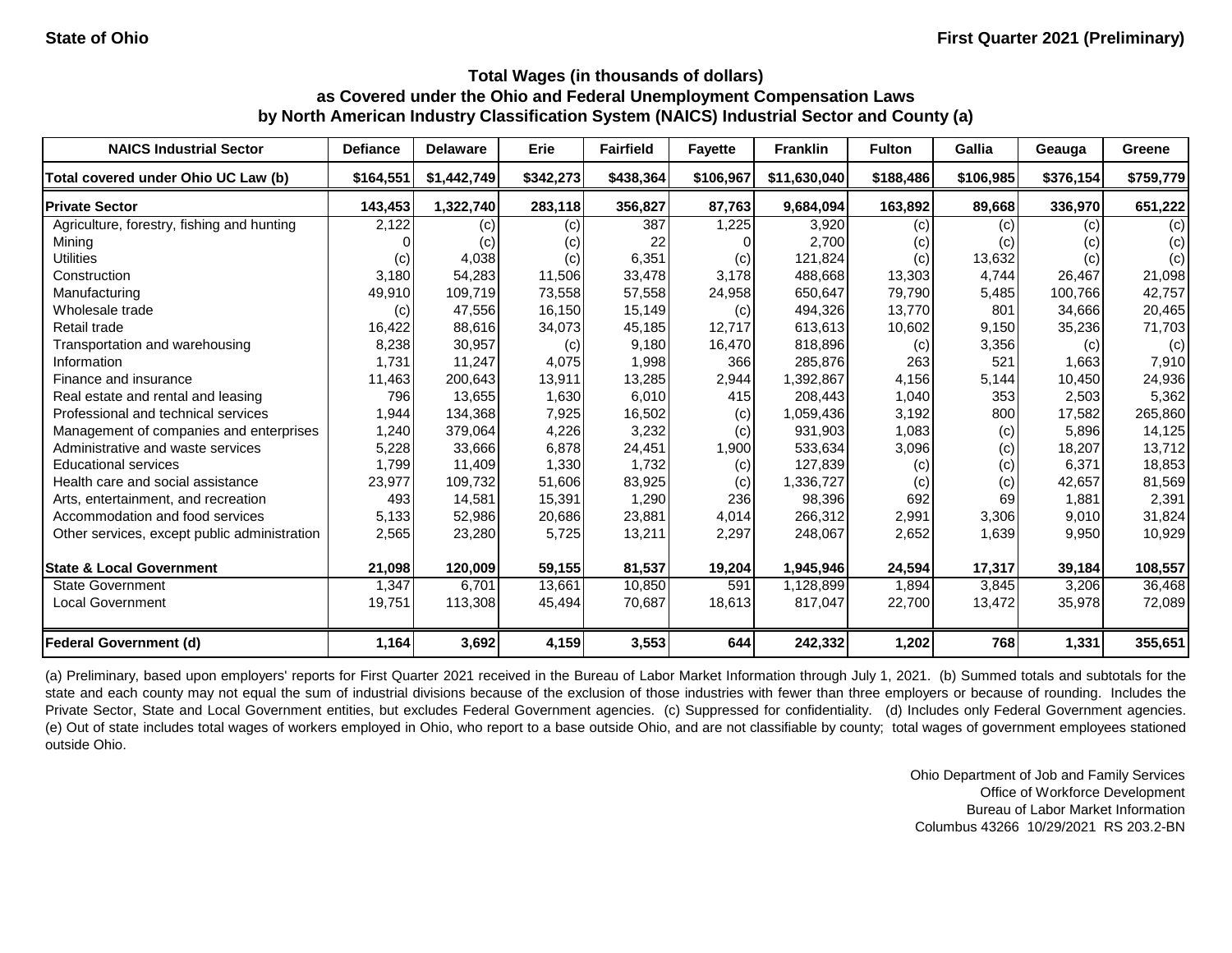| <b>NAICS Industrial Sector</b>               | <b>Guernsey</b> | <b>Hamilton</b> | <b>Hancock</b> | <b>Hardin</b> | <b>Harrison</b> | <b>Henry</b>               | Highland  | <b>Hocking</b> | <b>Holmes</b> | <b>Huron</b> |
|----------------------------------------------|-----------------|-----------------|----------------|---------------|-----------------|----------------------------|-----------|----------------|---------------|--------------|
| Total covered under Ohio UC Law (b)          | \$146,832       | \$8,444,561     | \$690,974      | \$70,857      | \$37,675        | \$110,521                  | \$101,072 | \$54,299       | \$212,679     | \$207,320    |
| <b>Private Sector</b>                        | 123,462         | 7,822,657       | 655,145        | 58,618        | 30,390          | 90,748                     | 78,468    | 37,242         | 196,814       | 181,905      |
| Agriculture, forestry, fishing and hunting   | 258             | 4,266           | (c)            | (c)           | (c)             | $\left( $                  | 298       | (c)            | 1,648         | 2,122        |
| Mining                                       | 8,181           | 2,415           | (c)            | (c)           | (c)             | $\left( \mathrm{c}\right)$ | 286       | (c)            | 511           | $\Omega$     |
| <b>Utilities</b>                             | 1,863           | 38,487          | 2,958          | 1,207         | (c)             | 332                        | 1,103     | (c)            | 1,997         | (c)          |
| Construction                                 | 5,660           | 346,338         | 13,999         | 1,119         | 1,172           | 7,374                      | 3,656     | 2,884          | 24,245        | 19,179       |
| Manufacturing                                | 35,907          | 1,081,886       | 188,207        | 19,160        | 8,495           | 45,448                     | 20,247    | 10,380         | 90,702        | 68,005       |
| Wholesale trade                              | 5,650           | 476,557         | 25,118         | 2,861         | (c)             | 3,173                      | 2,603     | 758            | 11,742        | (c)          |
| Retail trade                                 | 10,513          | 324,847         | 30,169         | 4,782         | 1,336           | 6,792                      | 17,790    | 5,910          | 22,785        | 14,026       |
| Transportation and warehousing               | 10,664          | 148,867         | 92,463         | 1,810         | 4,186           | 4,991                      | 1,046     | (c)            | 10,661        | 13,831       |
| Information                                  | 422             | 232,282         | 2,947          | 193           | 595             | 729                        | 446       | 593            | 756           | 1,533        |
| Finance and insurance                        | 2,855           | 1,031,090       | 13,256         | 3,309         | 503             | 2,923                      | 9,003     | 1,320          | 5,854         | 5,513        |
| Real estate and rental and leasing           | 681             | 125,294         | 3,788          | 197           | 1,230           | 758                        | 530       | 958            | 1,635         | 1,335        |
| Professional and technical services          | 6,118           | 864,103         | 22,004         | 1,402         | 735             | 1,517                      | (c)       | (c)            | 4,180         | (c)          |
| Management of companies and enterprises      | (c)             | 972,863         | 148,157        |               | (c)             |                            | (c)       | (c)            | (c)           | (c)          |
| Administrative and waste services            | (c)             | 435,388         | 15,344         | 362           | (c)             | 1,398                      | 2,323     | 927            | (c)           | 3,351        |
| <b>Educational services</b>                  | 379             | 91,080          | 8,363          | (c)           |                 | 133                        | 251       | 328            | (c)           | 1,172        |
| Health care and social assistance            | 23,793          | 1,251,214       | 63,212         | (c)           | 3,311           | 10,128                     | 12,270    | 5,612          | (c)           | 26,828       |
| Arts, entertainment, and recreation          | 175             | 76,627          | 909            | 136           | 28              | 115                        | 337       | 111            | 259           | 340          |
| Accommodation and food services              | 6,070           | 180,064         | 15,496         | 2,779         | 662             | 1,796                      | 3,094     | 4,320          | 5,027         | 5,656        |
| Other services, except public administration | 1,932           | 138,993         | 8,404          | 1,193         | 2,690           | 2,006                      | 1,471     | 1,237          | 3,437         | 4,034        |
| <b>State &amp; Local Government</b>          | 23,370          | 621,904         | 35,829         | 12,239        | 7,285           | 19,773                     | 22,604    | 17,057         | 15,865        | 25,415       |
| <b>State Government</b>                      | 7,560           | 129,361         | 2,997          | 565           | 747             | 608                        | 1,248     | 2,732          | 665           | 1,380        |
| <b>Local Government</b>                      | 15,810          | 492,543         | 32,832         | 11,674        | 6,538           | 19,165                     | 21,356    | 14,325         | 15,200        | 24,035       |
| <b>Federal Government (d)</b>                | 1,541           | 171,280         | 2,226          | 811           | 521             | 820                        | 1,214     | 525            | 820           | 1,728        |

(a) Preliminary, based upon employers' reports for First Quarter 2021 received in the Bureau of Labor Market Information through July 1, 2021. (b) Summed totals and subtotals for the state and each county may not equal the sum of industrial divisions because of the exclusion of those industries with fewer than three employers or because of rounding. Includes the Private Sector, State and Local Government entities, but excludes Federal Government agencies. (c) Suppressed for confidentiality. (d) Includes only Federal Government agencies. (e) Out of state includes total wages of workers employed in Ohio, who report to a base outside Ohio, and are not classifiable by county; total wages of government employees stationed outside Ohio.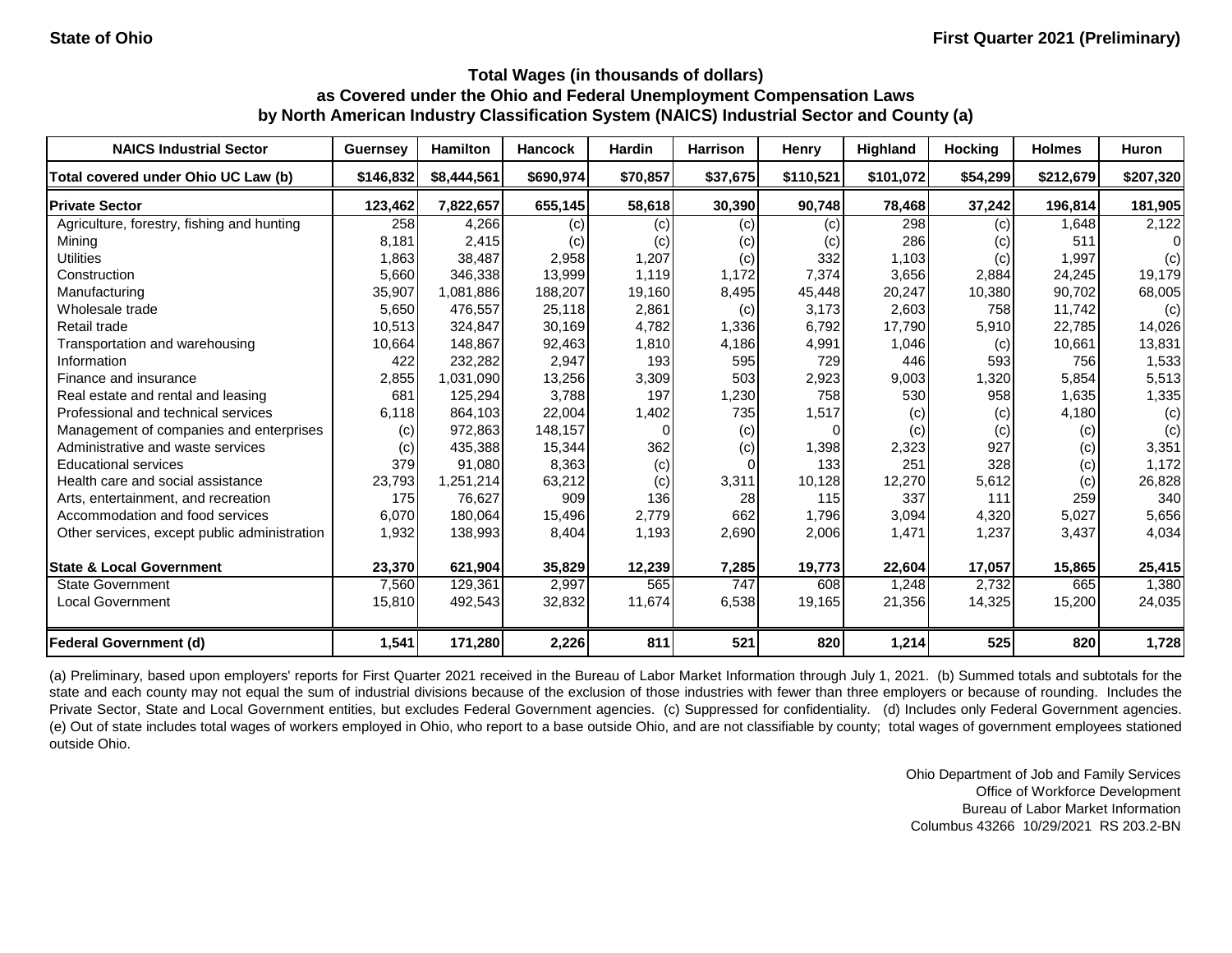| <b>NAICS Industrial Sector</b>               | <b>Jackson</b> | <b>Jefferson</b> | Knox      | Lake        | Lawrence  | Licking   | Logan     | Lorain      | Lucas       | <b>Madison</b> |
|----------------------------------------------|----------------|------------------|-----------|-------------|-----------|-----------|-----------|-------------|-------------|----------------|
| Total covered under Ohio UC Law (b)          | \$92,077       | \$200,880        | \$196,777 | \$1,111,030 | \$123,010 | \$799,523 | \$202,901 | \$1,025,625 | \$2,572,603 | \$203,180      |
| <b>Private Sector</b>                        | 75,843         | 166,614          | 168,442   | 984,587     | 96,763    | 697,378   | 180,135   | 852,021     | 2,221,943   | 160,229        |
| Agriculture, forestry, fishing and hunting   | 316            | (c)              | 581       | 5,576       | (c)       | 8,376     | 930       | (c)         | 1.454       | 1,954          |
| Mining                                       | 111            | (c)              | 875       | 3,917       | (c)       | 371       | 393       | (c)         | 1,708       | $\Omega$       |
| <b>Utilities</b>                             | 1,243          | 17,781           | 1,025     | 36.787      | 3,903     | (c)       | 545       | 6,193       | 11.443      | $\Omega$       |
| Construction                                 | 6,413          | 13,225           | 12,611    | 51,148      | (c)       | 41,938    | 6,553     | 45,120      | 124,651     | 7,406          |
| Manufacturing                                | 27,694         | 18,891           | 54,852    | 355,284     | 10,447    | 99,068    | 78,370    | 257,655     | 548,616     | 47,574         |
| Wholesale trade                              | 1,608          | 5,590            | 5,435     | 52,289      | 2,200     | 18,974    | 3,655     | 56,200      | 100,794     | 4,310          |
| Retail trade                                 | 9,060          | 17,642           | 14,480    | 91,847      | 11,826    | 63,959    | 11,402    | 88,188      | 169,180     | 15,067         |
| Transportation and warehousing               | 1,915          | 16,005           | 2,185     | 10,778      | 8,652     | (c)       | 23,164    | 25,106      | 71,766      | 44,552         |
| Information                                  | 437            | 1,809            | 1,259     | 20,916      | 986       | 4,297     | 557       | 6,445       | 24,534      | 432            |
| Finance and insurance                        | 2,880          | 2,599            | 5,626     | 30,085      | 2.170     | 45,531    | 3,784     | 25,156      | 109,214     | 2,234          |
| Real estate and rental and leasing           | 472            | 1,769            | 1,166     | 9,971       | 1,233     | 5,016     | 3,422     | 7,157       | 35,422      | 1,011          |
| Professional and technical services          | 991            | (c)              | 4,686     | 52.111      | 2,545     | 42,789    | (c)       | 34,267      | 126.818     | 10,880         |
| Management of companies and enterprises      | 379            | (c)              | 1,354     | 29,703      | 1,315     | 57,510    | (c)       | 29,251      | 148,720     | $\Omega$       |
| Administrative and waste services            | 3,138          | 7,260            | 5,077     | 45,149      | 9,295     | 23,692    | 8,506     | 39,849      | 93,856      | 6,664          |
| <b>Educational services</b>                  | (c)            | 7,821            | 15,348    | 9,683       | 355       | 15,727    | 145       | 27,284      | 25,464      | (c)            |
| Health care and social assistance            | (c)            | 43,189           | 32,107    | 118,435     | 25,008    | 76,145    | 20,637    | 137,460     | 488,223     | (c)            |
| Arts, entertainment, and recreation          | 64             | 656              | 417       | 4,431       | 161       | 3,136     | 1,160     | 4,762       | 17,753      | 137            |
| Accommodation and food services              | 3,056          | 5,600            | 5,975     | 34,730      | 4,740     | 21,205    | 5,607     | 34,103      | 78,221      | 5,046          |
| Other services, except public administration | 904            | 2,949            | 3,384     | 21,748      | 2,400     | 25,062    | 1,899     | 19,148      | 44,107      | 1,883          |
| <b>State &amp; Local Government</b>          | 16,234         | 34,266           | 28,335    | 126,443     | 26,247    | 102,145   | 22,766    | 173,604     | 350,660     | 42,951         |
| <b>State Government</b>                      | 2,350          | 1,249            | 4,277     | 1,489       | 2,263     | 17,363    | 1,083     | 20.785      | 107.433     | 22,170         |
| <b>Local Government</b>                      | 13,884         | 33,017           | 24,058    | 124,954     | 23,984    | 84,782    | 21,683    | 152,819     | 243,227     | 20,781         |
| <b>Federal Government (d)</b>                | 890            | 2,236            | 1,477     | 6,698       | 1,743     | 6,230     | 2,009     | 27,676      | 29,665      | 1,133          |

(a) Preliminary, based upon employers' reports for First Quarter 2021 received in the Bureau of Labor Market Information through July 1, 2021. (b) Summed totals and subtotals for the state and each county may not equal the sum of industrial divisions because of the exclusion of those industries with fewer than three employers or because of rounding. Includes the Private Sector, State and Local Government entities, but excludes Federal Government agencies. (c) Suppressed for confidentiality. (d) Includes only Federal Government agencies. (e) Out of state includes total wages of workers employed in Ohio, who report to a base outside Ohio, and are not classifiable by county; total wages of government employees stationed outside Ohio.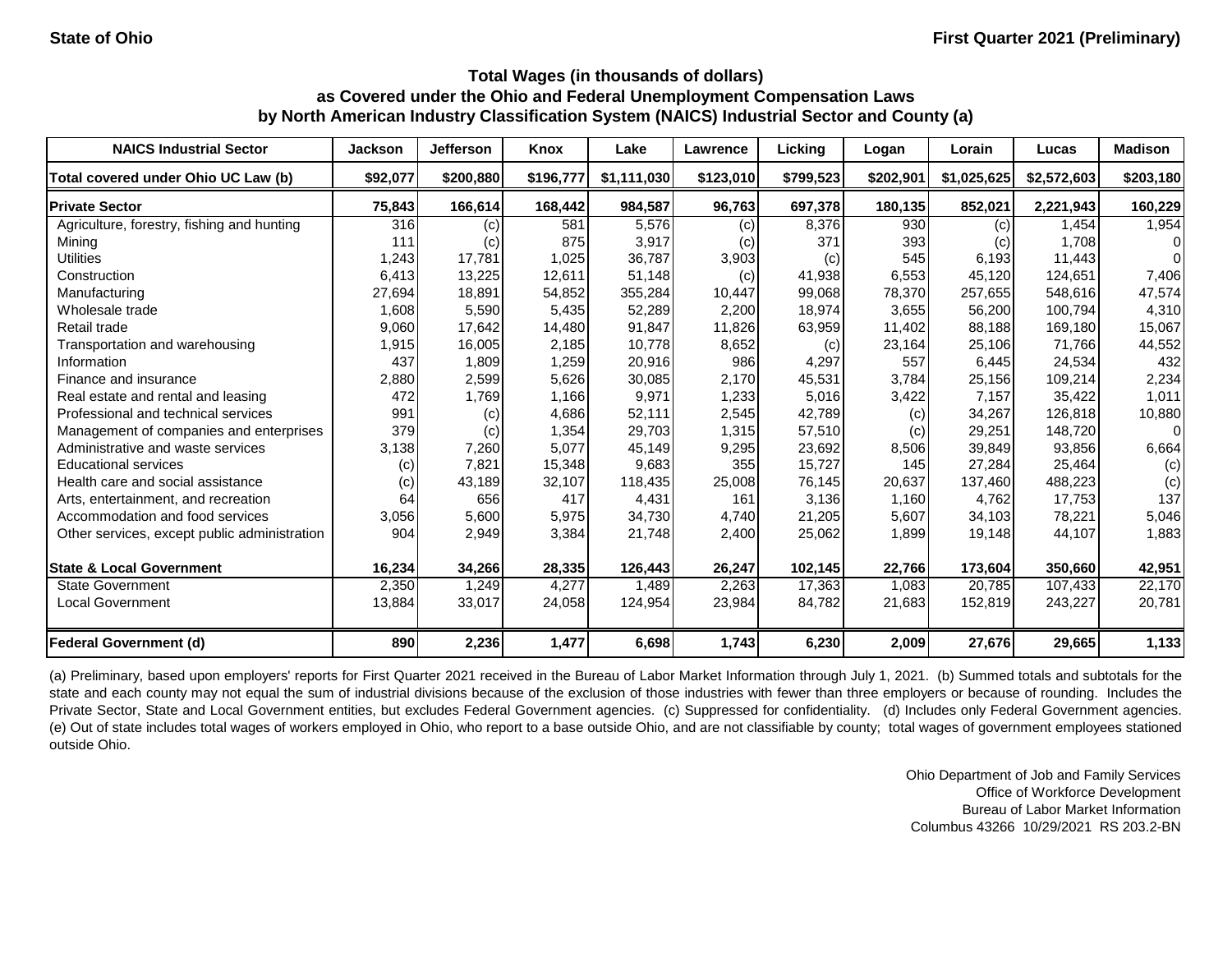| <b>NAICS Industrial Sector</b>               | <b>Mahoning</b> | <b>Marion</b> | <b>Medina</b> | <b>Meigs</b> | <b>Mercer</b> | Miami     | <b>Monroe</b> | Montgomery  | Morgan   | <b>Morrow</b> |
|----------------------------------------------|-----------------|---------------|---------------|--------------|---------------|-----------|---------------|-------------|----------|---------------|
| Total covered under Ohio UC Law (b)          | \$936,231       | \$260,923     | \$694,575     | \$27,329     | \$190,492     | \$446,115 | \$35,089      | \$3,029,392 | \$25,077 | \$46,287      |
| <b>Private Sector</b>                        | 797,735         | 217,409       | 615,124       | 17,943       | 164,182       | 391,520   | 27,157        | 2,709,132   | 19,057   | 32,187        |
| Agriculture, forestry, fishing and hunting   | 985             | (c)           | 1,242         | (c)          | (c)           | 548       | 87            | 1,359       | 169      | 380           |
| Mining                                       | 2,802           | (c)           | 121           | (c)          | (c)           | 783       | 1,697         | 362         | 357      | 38            |
| <b>Utilities</b>                             | 9,725           | 2,727         | 1,966         | 839          | (c)           | (c)       | 1,513         | 17,067      | (c)      | (c)           |
| Construction                                 | 54,132          | 5,432         | 53,901        | 1,918        | 15,786        | 21,123    | 11,064        | 135,253     | 605      | 3,318         |
| Manufacturing                                | 114,738         | 80,194        | 128,677       | 988          | 63,405        | 149,024   | 1,425         | 378,918     | 6.136    | 9,534         |
| Wholesale trade                              | 59,387          | 9,392         | 57,219        | 346          | (c)           | (c)       | 667           | 141,770     | 3,441    | 1,342         |
| Retail trade                                 | 84,550          | 20,517        | 63,922        | 3,497        | 13,910        | 33,093    | 1,541         | 178,379     | 1,297    | 4,279         |
| Transportation and warehousing               | 33,594          | 9,889         | 28,243        | 563          | 15,820        | 24,237    | 3,004         | 109,713     | (c)      | (c)           |
| Information                                  | 11,706          | 1,668         | 4,326         | 134          | 1,235         | 814       | 60            | 109,323     | 136      | 187           |
| Finance and insurance                        | 32,942          | 5,738         | 26,083        | 956          | 9,789         | 11,245    | 847           | 285,791     | 831      | 951           |
| Real estate and rental and leasing           | 7,710           | 4,789         | 5,563         | 594          | 422           | 1,957     | 572           | 31,191      |          | 370           |
| Professional and technical services          | 35,060          | 2,538         | 35,741        | (c)          | 4,669         | 14,768    | 880           | 238,712     | 403      | (c)           |
| Management of companies and enterprises      | 25,598          | 2,722         | 86,565        | (c)          | (c)           | 9,684     | $\Omega$      | 71,481      |          | (c)           |
| Administrative and waste services            | 48,114          | 10,226        | 21,448        | 602          | (c)           | 14,868    | 396           | 120,023     | 353      | 1,844         |
| <b>Educational services</b>                  | 3,874           | 233           | 4,047         | 170          | 244           | 1,887     | (c)           | 76,194      | (c)      | (c)           |
| Health care and social assistance            | 210,528         | 49,260        | 57,359        | 4,101        | 13,701        | 46,999    | (c)           | 658,162     | (c)      | (c)           |
| Arts, entertainment, and recreation          | 5,895           | 357           | 3,221         | (c)          | 321           | 900       | (c)           | 12,487      | (c)      | 283           |
| Accommodation and food services              | 36,736          | 6,947         | 21,861        | (c)          | 3,657         | 14,244    | (c)           | 90,061      | (c)      | 1,308         |
| Other services, except public administration | 19,655          | 3,189         | 13,619        | 604          | 3,861         | 9,337     | 298           | 52,885      | 154      | 513           |
| <b>State &amp; Local Government</b>          | 138,496         | 43,514        | 79,451        | 9,386        | 26,310        | 54,595    | 7,932         | 320,260     | 6,020    | 14,100        |
| State Government                             | 35,714          | 10,964        | 2,003         | 520          | 1,870         | 2,343     | 548           | 19,815      | 829      | 1,236         |
| <b>Local Government</b>                      | 102,782         | 32,550        | 77,448        | 8,866        | 24,440        | 52,252    | 7,384         | 300,445     | 5,191    | 12,864        |
| <b>Federal Government (d)</b>                | 18,785          | 1,568         | 5,958         | 697          | 1,291         | 2,699     | 638           | 83,928      | 632      | 596           |

(a) Preliminary, based upon employers' reports for First Quarter 2021 received in the Bureau of Labor Market Information through July 1, 2021. (b) Summed totals and subtotals for the state and each county may not equal the sum of industrial divisions because of the exclusion of those industries with fewer than three employers or because of rounding. Includes the Private Sector, State and Local Government entities, but excludes Federal Government agencies. (c) Suppressed for confidentiality. (d) Includes only Federal Government agencies. (e) Out of state includes total wages of workers employed in Ohio, who report to a base outside Ohio, and are not classifiable by county; total wages of government employees stationed outside Ohio.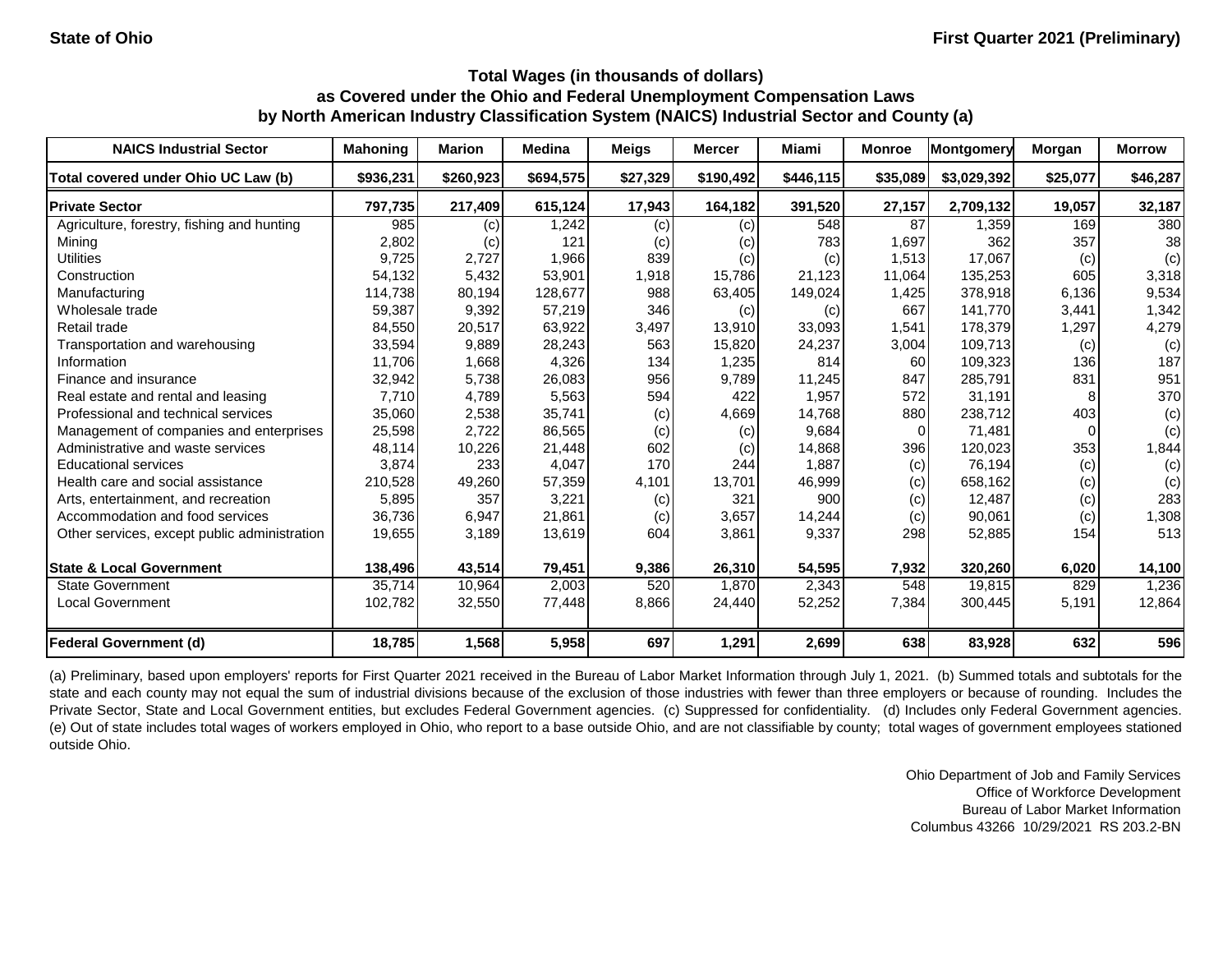| <b>NAICS Industrial Sector</b>               | <b>Muskingum</b> | <b>Noble</b> | <b>Ottawa</b> | <b>Paulding</b> | Perry    | Pickaway  | <b>Pike</b> | Portage   | <b>Preble</b> | <b>Putnam</b> |
|----------------------------------------------|------------------|--------------|---------------|-----------------|----------|-----------|-------------|-----------|---------------|---------------|
| Total covered under Ohio UC Law (b)          | \$355,648        | \$29,403     | \$138,775     | \$44,212        | \$55,203 | \$165,918 | \$116,500   | \$601,862 | \$120,644     | \$113,792     |
| <b>Private Sector</b>                        | 307,846          | 17,161       | 116,410       | 34,713          | 41,472   | 117,964   | 102.604     | 465,733   | 104,209       | 98,069        |
| Agriculture, forestry, fishing and hunting   | 151              |              | 634           | (c)             | 124      | 1.570     | (c)         | 1,331     | (c)           | 951           |
| Mining                                       | 17,721           | 2,325        | 1,120         | (c)             | 1,852    | 367       | (c)         | 3,405     | (c)           | 242           |
| <b>Utilities</b>                             | 6,927            | (c)          | (c)           | (c)             | 773      | 862       | (c)         | (c)       | (c)           | (c)           |
| Construction                                 | 12,605           | 840          | 8,518         | 851             | 6,653    | 12,341    | 4,667       | 22,990    | 4,531         | 9,032         |
| Manufacturing                                | 39,128           | 3,180        | 27,622        | 13,769          | 9,268    | 36,043    | 5,657       | 144,728   | 60,636        | 48,351        |
| Wholesale trade                              | 10,305           | (c)          | (c)           | (c)             | 1,457    | 5,023     | (c)         | 53,077    | (c)           | 4,977         |
| Retail trade                                 | 33,503           | 1,408        | 9,623         | 2,167           | 4,125    | 11,425    | 6,641       | 51,270    | 8,016         | 6,842         |
| Transportation and warehousing               | 24,417           | 1,650        | 2,619         | 2,898           | 402      | 6,997     | 5,994       | (c)       | 4,706         | (c)           |
| Information                                  | 7,941            | 161          | 286           | 143             | 153      | 466       | 307         | 6,957     | 152           | 692           |
| Finance and insurance                        | 12,332           | (c)          | 4,645         | 1,174           | 1,609    | 3,596     | 2,256       | 10,709    | 2,699         | 4,704         |
| Real estate and rental and leasing           | 2,491            | (c)          | 908           | 35              | 126      | 934       | 486         | 4,371     | 477           | 291           |
| Professional and technical services          | 11,357           | 1,624        | 3,130         | 738             | 1.182    | 2,680     | (c)         | 34.804    | (c)           | (c)           |
| Management of companies and enterprises      | 2,380            | (c)          | 372           | (c)             | 2,677    | 2,163     | (c)         | 18,537    | (c)           | (c)           |
| Administrative and waste services            | 8,066            | (c)          | 1,623         | (c)             | 1,571    | 4,479     | 45,173      | 10,554    | 1,516         | 2,444         |
| <b>Educational services</b>                  | 4,959            |              | 276           | (c)             | 272      | (c)       | (c)         | 5,082     | 107           | 558           |
| Health care and social assistance            | 91,020           | 1,928        | 13,930        | (c)             | 6,715    | (c)       | (c)         | 45,008    | 7,902         | 10,272        |
| Arts, entertainment, and recreation          | 825              | (c)          | 2,800         | (c)             | 73       | 361       | (c)         | 1,399     | 104           | 213           |
| Accommodation and food services              | 12,910           | (c)          | 5,988         | (c)             | 1,467    | 5,120     | (c)         | 19,557    | 3,340         | 1,991         |
| Other services, except public administration | 8,808            | 377          | 2,216         | 458             | 974      | 3,082     | 810         | 8,305     | 1,645         | 1,418         |
| <b>State &amp; Local Government</b>          | 47,802           | 12,242       | 22,365        | 9,499           | 13,731   | 47,954    | 13,896      | 136,129   | 16,435        | 15,723        |
| <b>State Government</b>                      | 3,482            | 7,637        | 2,316         | 524             | 650      | 24,382    | 1,019       | (c)       | 851           | 689           |
| <b>Local Government</b>                      | 44,320           | 4,605        | 20,049        | 8,975           | 13,081   | 23,572    | 12,877      | (c)       | 15,584        | 15,034        |
| <b>Federal Government (d)</b>                | 3,036            | 209          | 4,941         | 562             | 712      | 1,258     | 1,010       | 4,990     | 912           | 838           |

(a) Preliminary, based upon employers' reports for First Quarter 2021 received in the Bureau of Labor Market Information through July 1, 2021. (b) Summed totals and subtotals for the state and each county may not equal the sum of industrial divisions because of the exclusion of those industries with fewer than three employers or because of rounding. Includes the Private Sector, State and Local Government entities, but excludes Federal Government agencies. (c) Suppressed for confidentiality. (d) Includes only Federal Government agencies. (e) Out of state includes total wages of workers employed in Ohio, who report to a base outside Ohio, and are not classifiable by county; total wages of government employees stationed outside Ohio.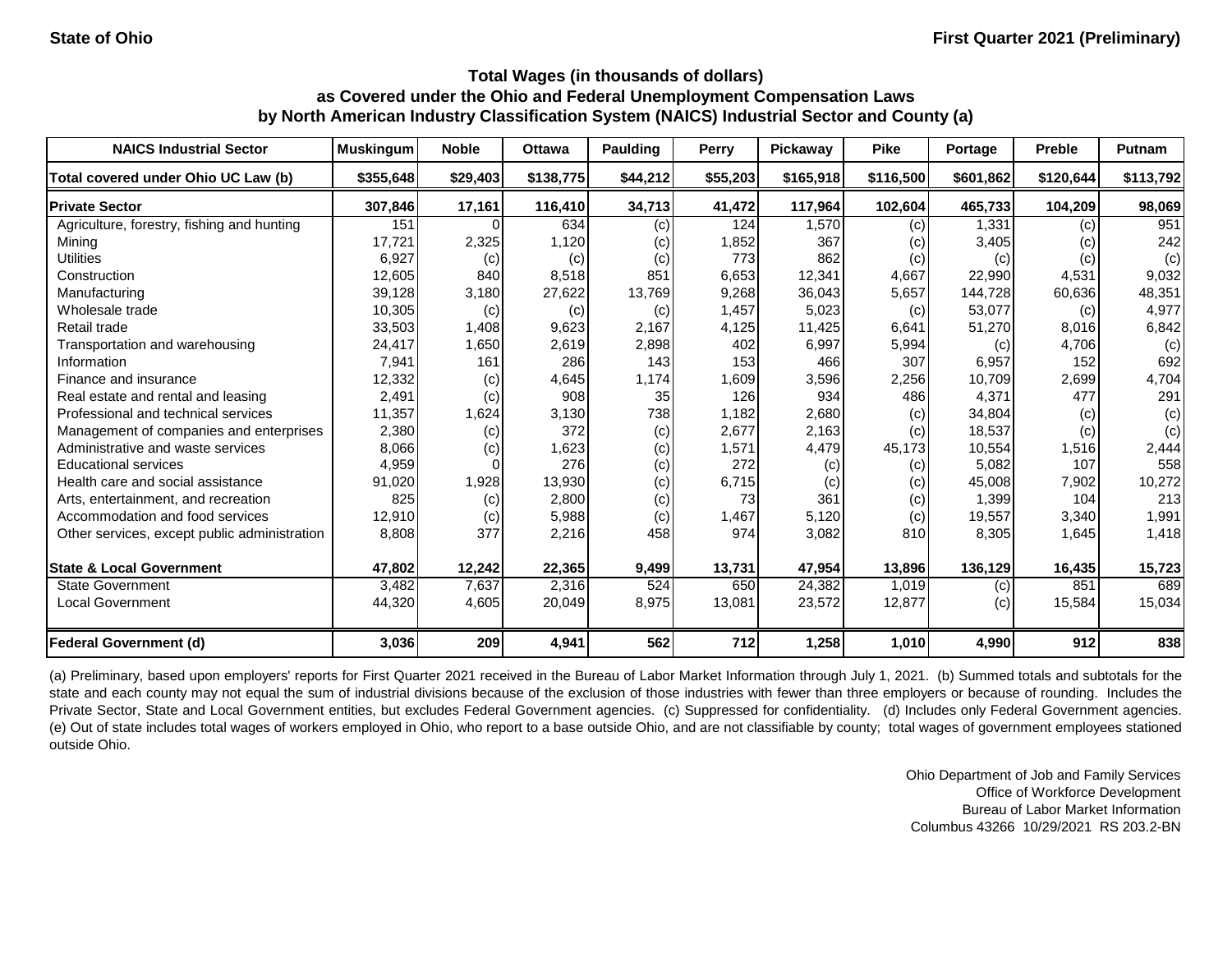| <b>NAICS Industrial Sector</b>               | <b>Richland</b> | <b>Ross</b> | <b>Sandusky</b> | <b>Scioto</b> | <b>Seneca</b> | <b>Shelby</b> | <b>Stark</b> | <b>Summit</b> | <b>Trumbull</b> | <b>Tuscarawas</b> |
|----------------------------------------------|-----------------|-------------|-----------------|---------------|---------------|---------------|--------------|---------------|-----------------|-------------------|
| Total covered under Ohio UC Law (b)          | \$487.012       | \$311,254   | \$266,068       | \$232,293     | \$184,703     | \$324,608     | \$1,708,118  | \$3,477,126   | \$587,847       | \$352,024         |
| <b>Private Sector</b>                        | 404,271         | 252,575     | 235,934         | 172,380       | 158,673       | 298,978       | 1,510,667    | 3,128,597     | 487,832         | 299,967           |
| Agriculture, forestry, fishing and hunting   | (c)             | 684         | (c)             | (c)           | 493           | 1.571         | 1.262        | 1,735         | 775             | 996               |
| Mining                                       | (c)             | 178         | (c)             | (c)           | 1,876         |               | 4,941        | 1,392         | 558             | 14,336            |
| <b>Utilities</b>                             | 4,136           | 5,045       | 1,331           | 2,538         | 3,245         | (c)           | 19,944       | 34.834        | 4.718           | 2,277             |
| Construction                                 | 24,700          | 7,744       | 10,583          | 6,541         | 9,743         | 18,936        | 89,119       | 171,785       | 28,261          | 15,096            |
| Manufacturing                                | 121,467         | 65,915      | 119,569         | 20,549        | 57,375        | 186,336       | 371,992      | 400,565       | 106,861         | 100,011           |
| Wholesale trade                              | 18,391          | 7,163       | 6,027           | 4,362         | 10,674        | 13,011        | 83,862       | 215,574       | 27,771          | 15,556            |
| Retail trade                                 | 45,420          | 28,163      | 18,317          | 21,110        | 15,242        | 13,039        | 131,766      | 252,039       | 68,252          | 29,436            |
| Transportation and warehousing               | 21,099          | 11,133      | 8,040           | 6,343         | 5,177         | (c)           | 36,305       | 121,694       | 26,055          | 9,044             |
| Information                                  | 5,279           | 2,472       | 1,294           | 1,154         | 849           | 1,029         | 14,879       | 76,598        | 3,178           | 2,119             |
| Finance and insurance                        | 14,685          | 8,617       | 7,150           | 3,925         | 7,029         | 5,363         | 99,009       | 213,391       | 21,020          | 11,959            |
| Real estate and rental and leasing           | 2,821           | 1,383       | 3,306           | 1,648         | 411           | 1,178         | 15,083       | 31,534        | 11,667          | 3,385             |
| Professional and technical services          | 9,048           | 3,655       | 3,675           | 6,459         | (c)           | 5,381         | 119,164      | 240,384       | 10,754          | 12,652            |
| Management of companies and enterprises      | 3,467           | 2,646       | 5,688           | 1,032         | (c)           | 279           | 31,982       | 502,594       | 8,363           | 1,515             |
| Administrative and waste services            | 20,563          | 7,200       | 7,138           | 3,289         | 3,258         | 9,317         | 78,209       | 121,091       | 27,810          | 17,755            |
| <b>Educational services</b>                  | 3,439           | 302         | (c)             | 803           | 7,723         | 735           | 21,097       | 28,794        | 3,479           | 857               |
| Health care and social assistance            | 81,055          | 85,550      | (c)             | 79,776        | 20,682        | 19,507        | 285,349      | 553,197       | 98,888          | 42,680            |
| Arts, entertainment, and recreation          | 2,531           | 450         | 726             | 213           | 256           | 349           | 8,150        | 18.151        | 1,253           | 633               |
| Accommodation and food services              | 17,620          | 11,220      | 6,455           | 8,950         | 6,386         | 4,562         | 60,009       | 80,658        | 24,019          | 12,201            |
| Other services, except public administration | 7,932           | 3,058       | 4,181           | 3,525         | 2,991         | 5,151         | 38,545       | 62,587        | 14,150          | 7,459             |
| <b>State &amp; Local Government</b>          | 82,741          | 58,679      | 30,134          | 59,913        | 26,030        | 25,630        | 197,451      | 348,529       | 100,015         | 52,057            |
| <b>State Government</b>                      | 23,891          | 25,377      | 1,414           | 23,894        | 3,922         | 3,260         | 22,214       | 65.857        | 12,145          | 7,082             |
| <b>Local Government</b>                      | 58,850          | 33,302      | 28,720          | 36,019        | 22,108        | 22,370        | 175,237      | 282,672       | 87,870          | 44,975            |
| <b>Federal Government (d)</b>                | 9,583           | 26,732      | 1,470           | 2,336         | 1,484         | 888           | 15,736       | 32,401        | 7,112           | 3,483             |

(a) Preliminary, based upon employers' reports for First Quarter 2021 received in the Bureau of Labor Market Information through July 1, 2021. (b) Summed totals and subtotals for the state and each county may not equal the sum of industrial divisions because of the exclusion of those industries with fewer than three employers or because of rounding. Includes the Private Sector, State and Local Government entities, but excludes Federal Government agencies. (c) Suppressed for confidentiality. (d) Includes only Federal Government agencies. (e) Out of state includes total wages of workers employed in Ohio, who report to a base outside Ohio, and are not classifiable by county; total wages of government employees stationed outside Ohio.